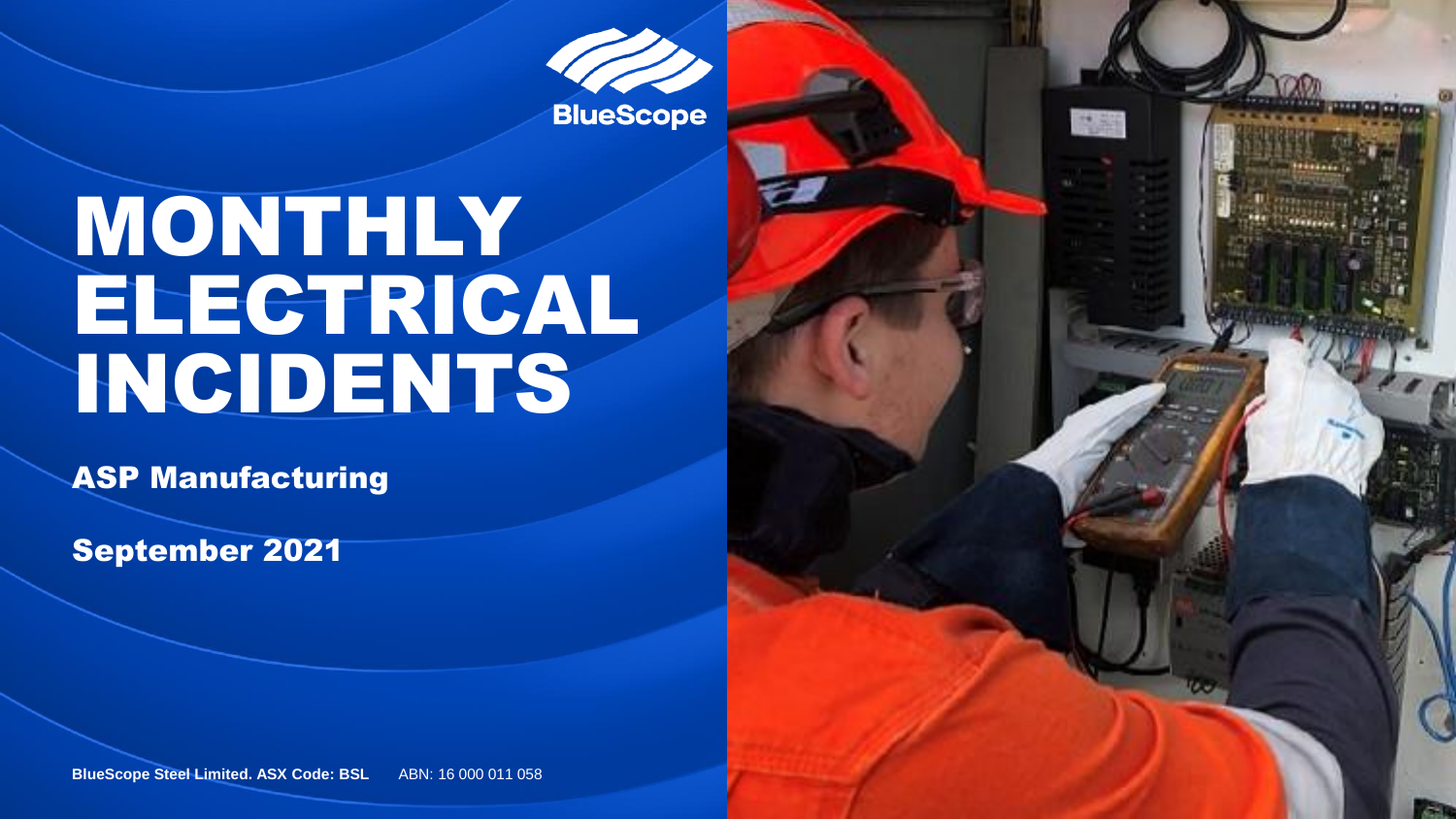

Power control officers trying to close 11kV switchgear after a down day discovered the 230Vdc closing was missing. The control supply circuit breaker had no voltage at the top of the breaker, further investigation found the 150mm<sup>2</sup> SDI supply cables at the bottom of the DC flatback panel had been cut. There is evidence of an arc blast on the concrete at the cut location, with molten copper droplets evident. One of the cables is half cut through while the other cable is completely cut with one end showing signs of melting from an arc. The supply cables were traced back to a 500amp Superform switch with one of the 500amp fuses blown. This switch is fed from the standard 230V dc shop supply with a floating supply. Investigation believe this is the action of a copper thief who has cut the positive leg first and then in the action of cutting the negative leg has shorted the two cables to create the arc flash.

----------------------------------------------------------------------------------------------------------------------------------------------

As per electrical safety manual 1.4.2.1 working in close proximity to electrical equipment introduces the risk of electric shock or arc blast and flash burn injuries and any item shall be assumed to be live until verified otherwise. Also as per 1.4.2.3 to prevent persons accidently or inadvertently gaining access to electrical supply equipment all electrical supply equipment shall be suitably secured and only accessible to appropriately trained and experienced persons.



The cut cables as found at the back of the DC flatback panel coming through the floor. Note the flash mark on the concrete floor below and copper droplets



The cut positive leg cable with melted conductors from the arc flash



The supply 16amp breaker for the HV closing supply

The old DC flatback panel where the breaker was mounted on the back. Note the incoming supply cables visible coming from below

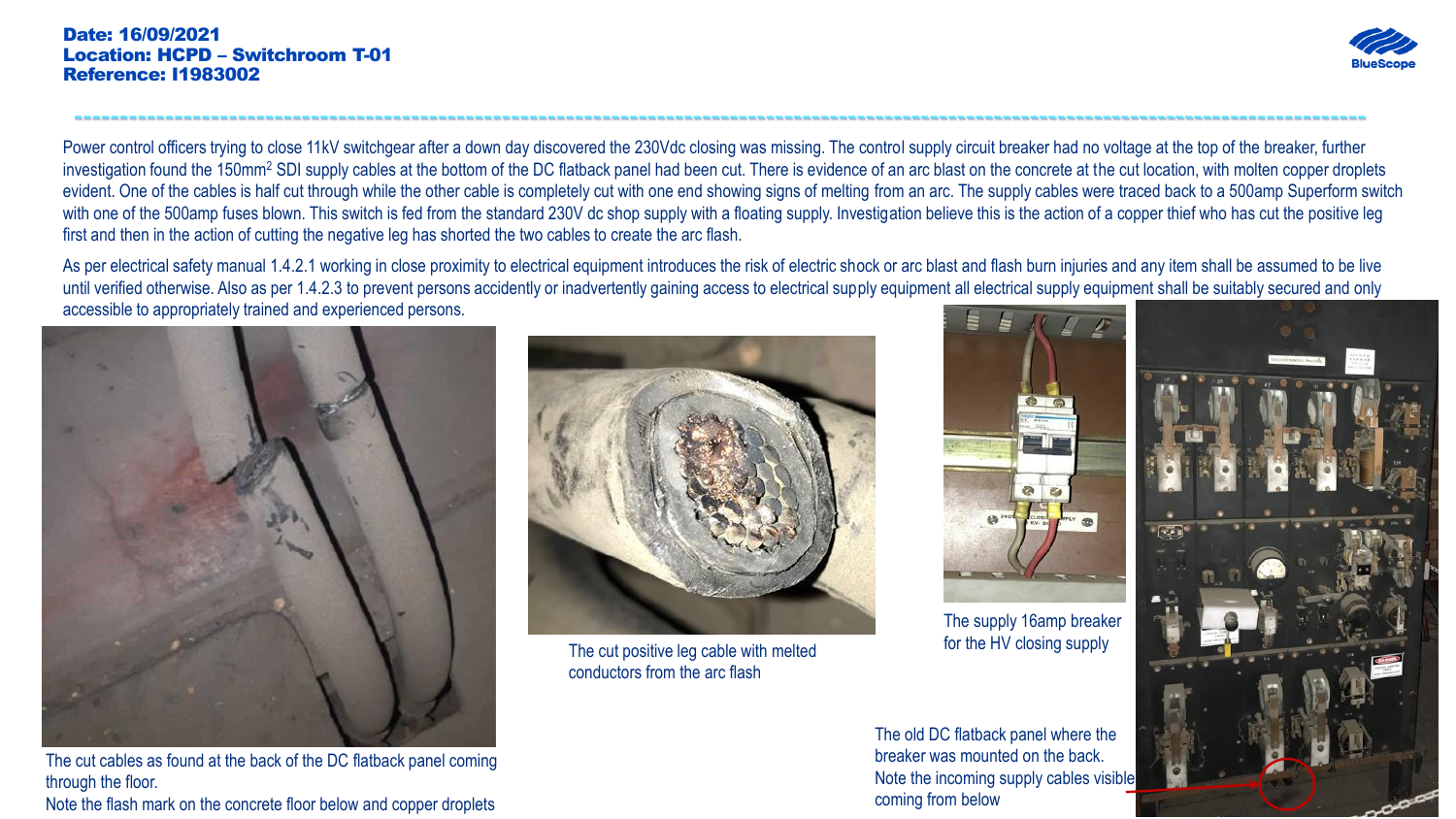

A shift electrician has been called to No.2 stacker reclaimer machine to investigate why the machine was stopped and had no communications and GPS faults. A pile of ash was observed at the base of the boarding steps, looking up burnt cables were observed entering the slewing turret which contains the main catenary. All cables entering the turret from below were completely damaged by the fire. This catenary has the main 415V ac supply cables to the switchroom and the dc long travel motor cables. Fortunately the fire only propagated along the cables to the first catenary trolley where it has extinguished. It is believed due to the large amount of grease in the turret and poor mechanical protection of the cable, one of the dc motor armature cable's insulation has failed causing an arcing incident initiating the fire.

----------------------------------------------------------------------------------------------------------------------------------------------

As per the electrical installation manual all cables passing through an opening in a metal structure are to be properly mechanically protected and adequately supported before being fire stopped.





The first trolley of the catenary where the fire has stopped, mainly due to the clapping arrangement

Inside the turret showing all the burnt cables and the point of entry where the fault is believed to have started

The bottom entry to the turret where there is minimal mechanical protection for the cables and the only support is a couple of cable ties

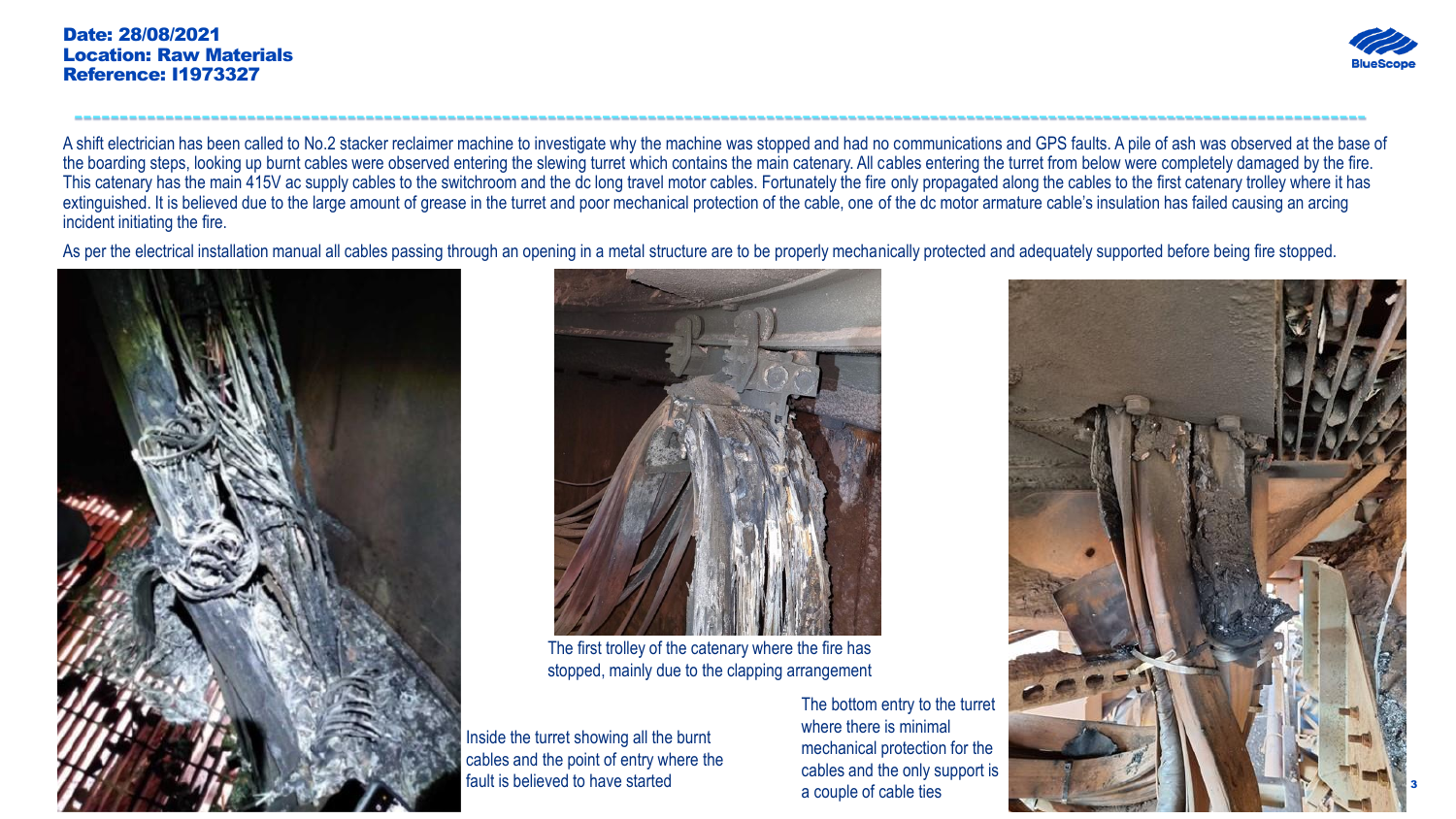

A hot joint was discovered on the load side cable connections of a 100amp CFS switch for an air conditioner system during a plant stop and routine maintenance of a distribution board. All three cores of the 50mm<sup>2</sup> aluminium cable show signs of a hot joint at the bi-metal lugs. Previous measure had been taken to repair insulation damage at this location, however the cause of the hot joint had not been addressed. Hot joints will become worse over time if not adequately addressed, and may result in significant equipment damage.

----------------------------------------------------------------------------------------------------------------------------------------------

It is imperative with power cable terminations the correct cable lug for the type and size cable is used, then crimped correctly to the manufacturers recommendations.



The three aluminium cores covered with glass tape and showing signs of heat damage

The three aluminium cores showing the bi-metal lugs and the damage to each core

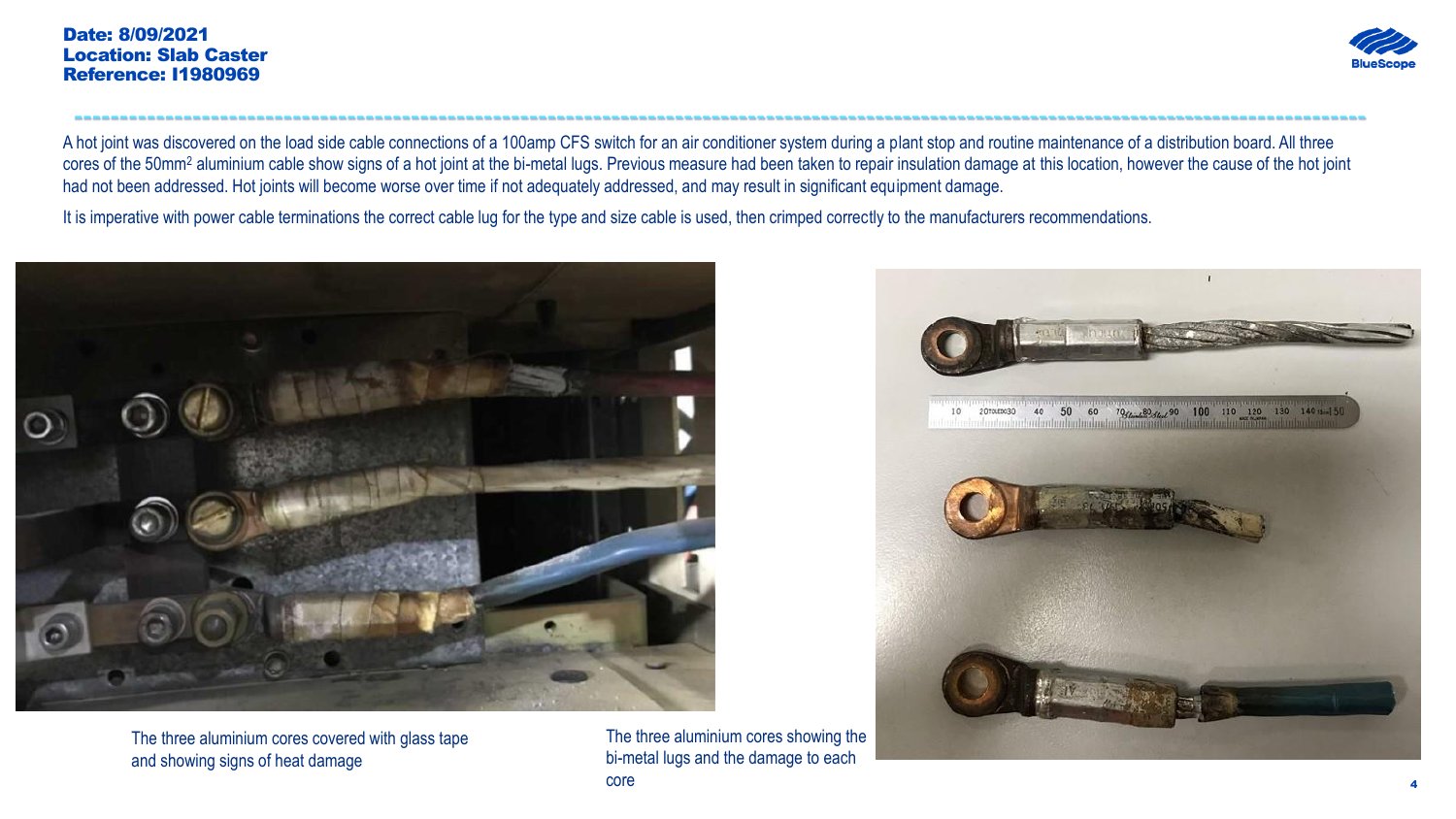

An electrician has found the main isolator of an old control panel to be sitting on the ground of an area of plant infrequently visited. A close inspection of the panel found it to be in a very poor state with the door rusted through in places and the internals showing signs of excessive water ingress. The terminals of the main isolator were found to be energised with 240V ac, despite the equipment no longer being use. The panel is believed to be a redundant part of No.3 Furnace which was de-commission in 2011 and owned by a third party who did not make it safe and remove it at the time.

----------------------------------------------------------------------------------------------------------------------------------------------

As per the BSL guideline for disconnected cables DIV-ENG-009 all redundant equipment is to be isolated and made safe with all cabling removed, or managed as per the guideline.



The poor condition of the front door of the panel and the position where the main isolator handle came from

A view of the panel internals and condition





A close up of the door internals with water ingress very evident, also the back of the isolator with the energised terminals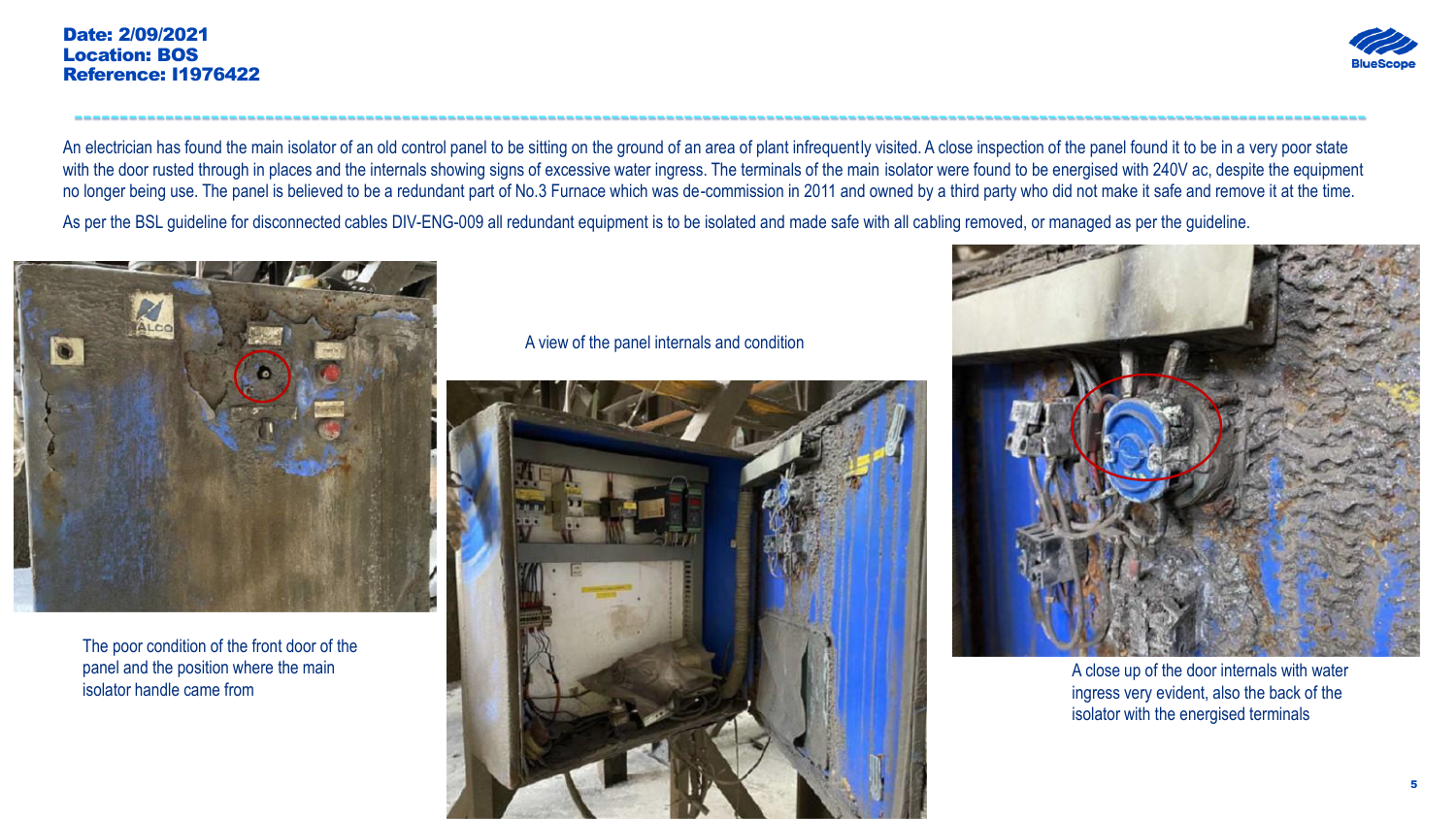

An electrician has noticed the lights and air conditioner not working in an operators cabin. The small distribution board inside the cabin was found with a large burn mark below the main switch and the outer plastic enclosure melted. A hot joint had developed on the active conductor of the RCD breaker which had started to melt the breaker. A large steam leak below the cabin a couple of weeks before the board was discovered may have caused moisture to enter the non IP rated enclosure.

----------------------------------------------------------------------------------------------------------------------------------------------

The integrity of all electrical equipment should be checked on a regular basis to ensure the installation is suitable for the environment and conditions it may encounter.



The inside of the distribution board with the hot joint on the RCD breaker

> The distribution board as found with the melted plastic section below the breaker

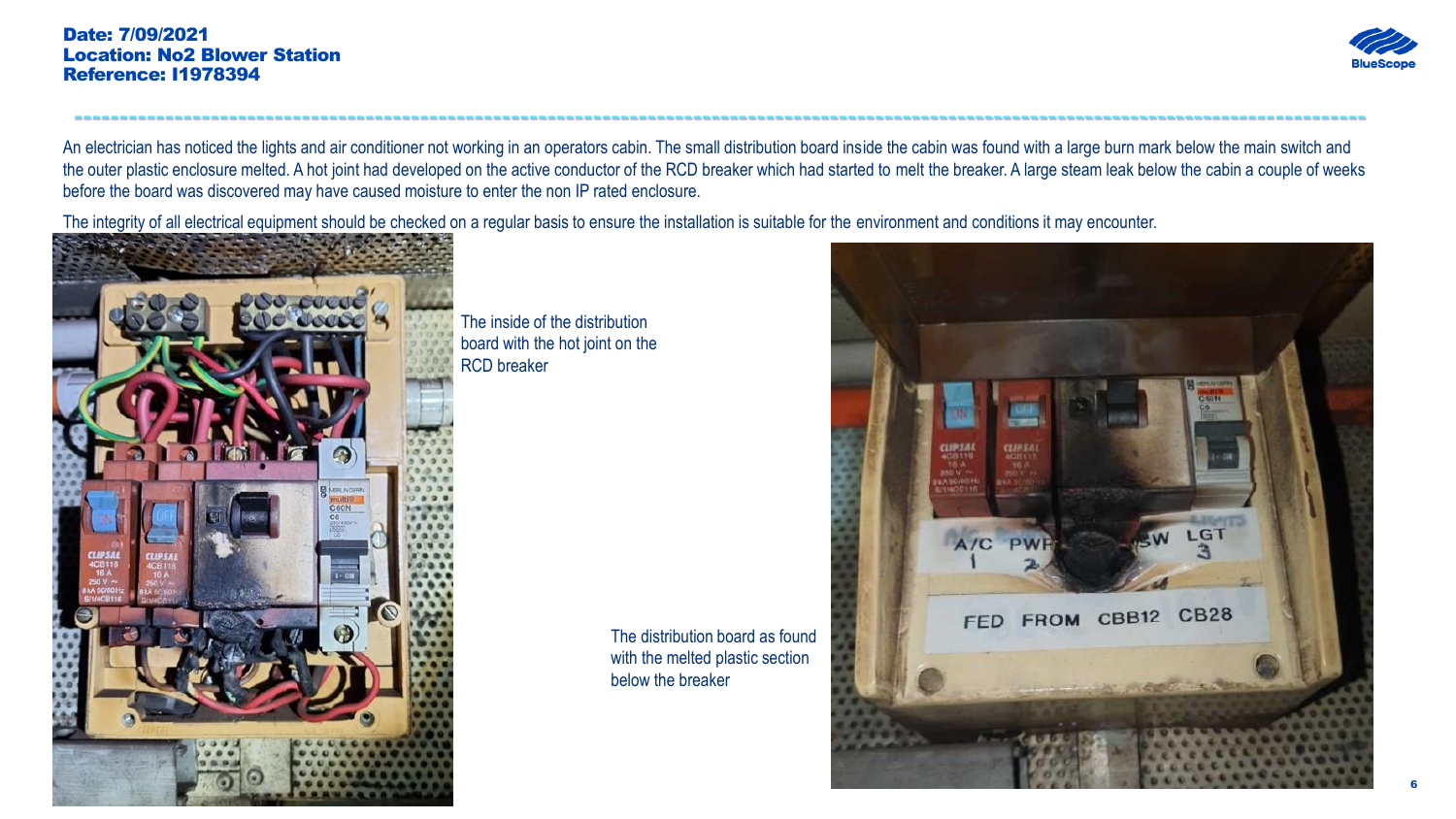## Date: 9/09/2021 Location: No.1 Works Reference: I1979226 & I1981240



Port Kembla security controller was alerted by alarms when a number fire panel communications links were down. An investigation has found copper thieves have broken into the cable launder and bridge adjacent to A-27 switchroom. A large number telephone cables were effected which provide the backbone for the fire security system and alarming. Other cable cut or damaged were network cables, earth cables and telemetry signal cables.

----------------------------------------------------------------------------------------------------------------------------------------------



The cable launder/bridge where the cables were cut. Note the cut earth cable on the roof

The hole cut in the fence to gain access

A number of photos of the cut cables found





7